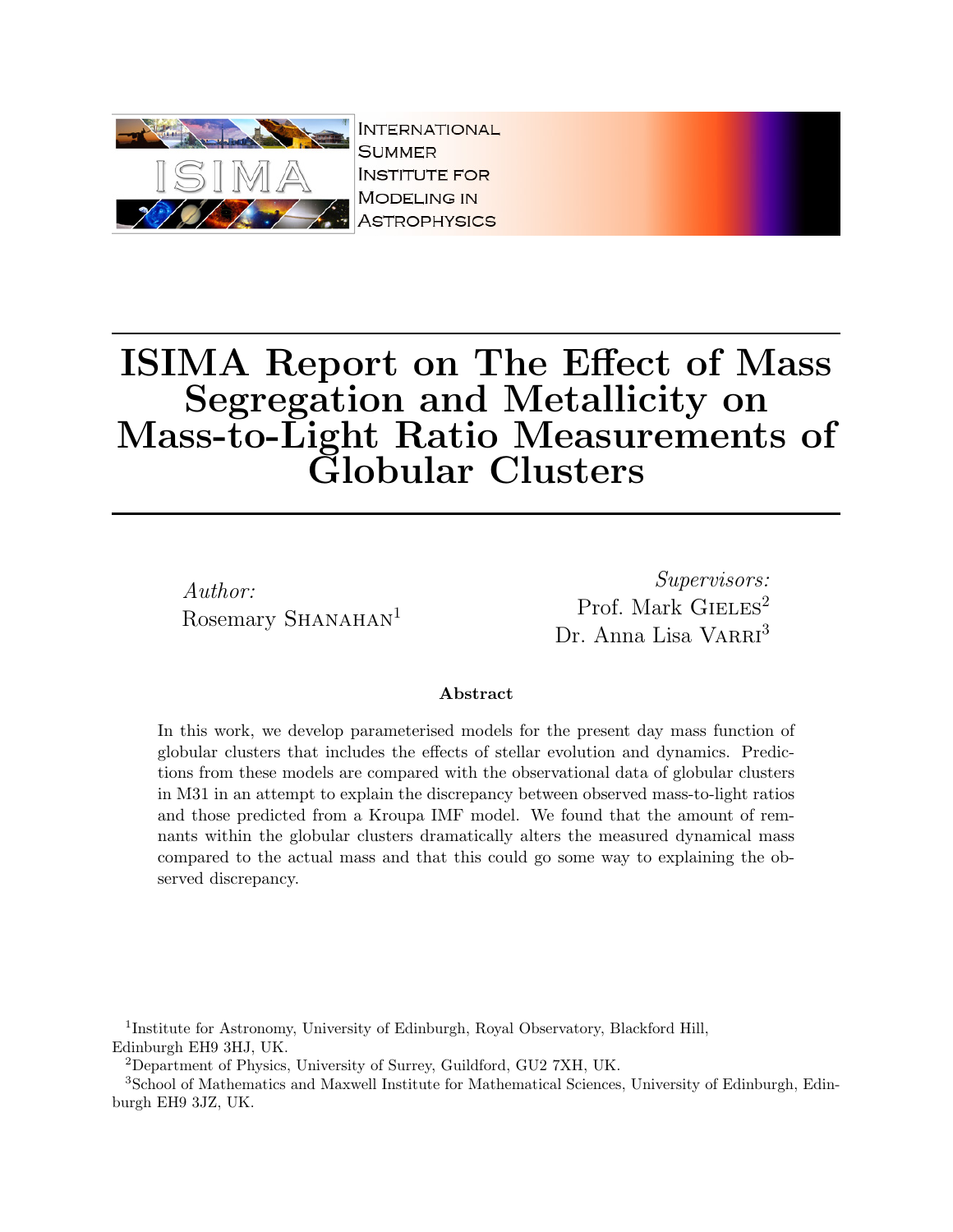# Contents

| $\mathbf{1}$ | Introduction                                                                 |                |
|--------------|------------------------------------------------------------------------------|----------------|
|              | 1.1                                                                          | 1              |
|              | 1.2                                                                          | $\mathbf{1}$   |
|              | 1.3                                                                          | $\overline{2}$ |
|              | 1.4                                                                          | 2              |
| $\mathbf{2}$ | Method                                                                       | 3              |
|              | 2.1                                                                          | 3              |
|              | 2.2                                                                          | $\overline{A}$ |
| 3            | Results                                                                      | 5              |
|              | Dynamical to Model Mass Ratio as a function of<br>3.1                        |                |
|              |                                                                              | $\frac{5}{2}$  |
|              | Apparent Concentration as a function of Metallicity<br>3.2                   | $\overline{7}$ |
|              | Apparent Concentration as a function of Dynamical to Model Mass Ratio<br>3.3 | 8              |
|              | 3.4                                                                          | 9              |
| 4            | Summary                                                                      | 10             |
| 5            | References                                                                   | 10             |

# 1 Introduction

## 1.1 Background

The initial mass function (IMF) is defined as the number of stars per unit volume per unit logarithmic mass; it describes the distribution of initial masses of a stellar population. One of the most discussed yet unanswered questions in astrophysics is whether or not the IMF is universal. This question is important because the initial mass of a star dictates its subsequent evolutionary path and therefore the IMF influences most of the observable properties of stellar populations and galaxies. Establishing whether or not there are variations in the IMF could provide insights into the stellar formation processes.

## 1.2 Measuring the IMF

A common way to measure the IMF is the measure the field stars in the stellar neighbourhood of the Milky Way or some extra-galactic system (Scalo, 1986). However, it is difficult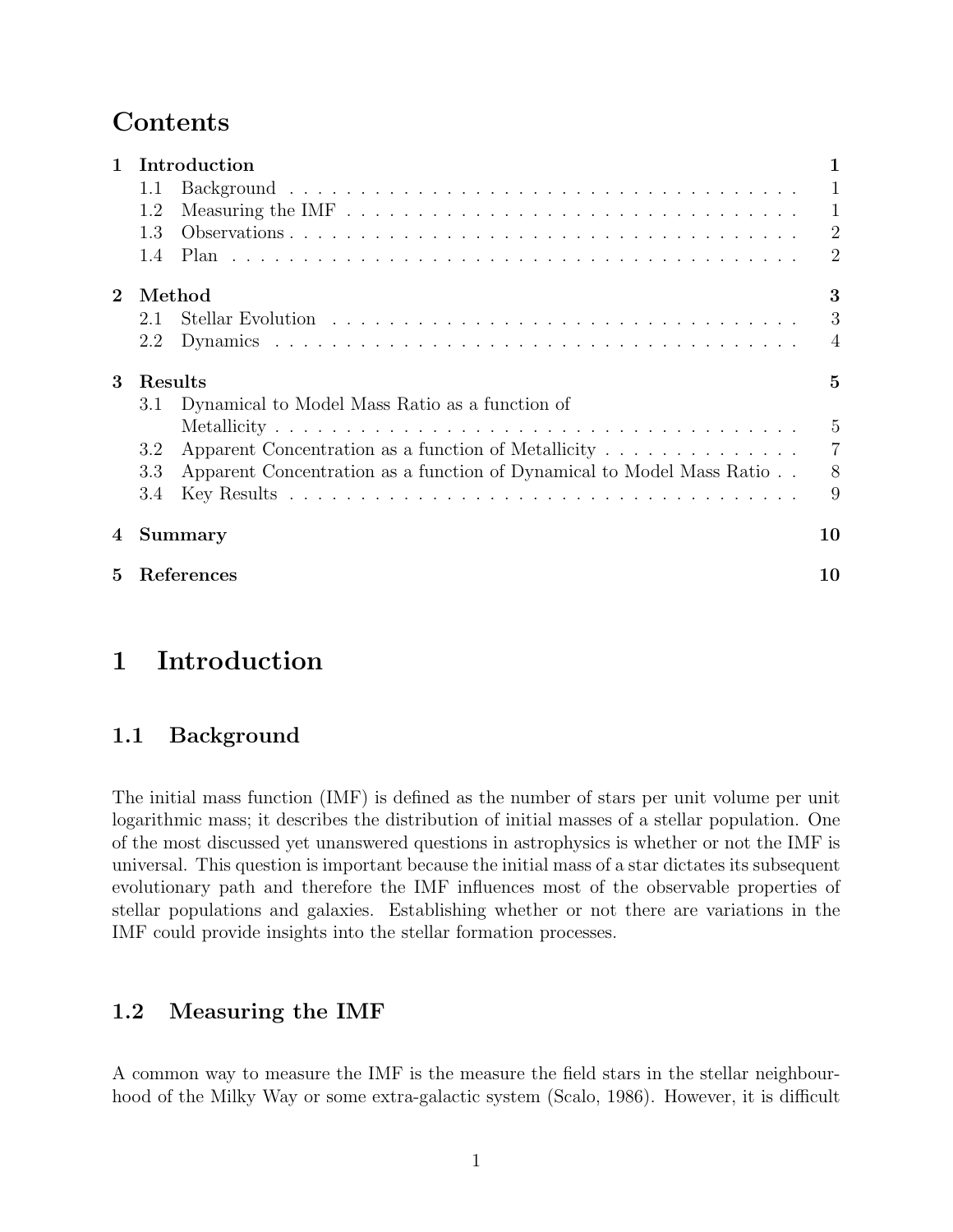to obtain a robust empirical measurement of the IMF in this way because the star-formation history of the Milky Way, or whichever extragalactic system is being used, must be known (Elmegreen and Scalo, 2006). What is actually measured is the present day mass function and, therefore, in order to convert from the observed current distribution to the initial distribution, it must be known how many stars were formed at any given time in the galaxy. Star formation history is poorly understood which means that certain estimations and assumptions have to be made (Bastian et al., 2010). For example, the number of high-mass stars that have gone supernova has to be estimated; assumptions include whether stellar formation was a continuous process or burst like, and whether massive stars form only in massive clusters or also in the field. These estimations and assumptions can can greatly affect the resulting IMF.

Globular clusters are the perfect environment for an in-depth study of the IMF because the shape of the present day stellar mass function of old globular clusters is the combined result of (1) the stellar initial mass function itself; (2) the details of stellar evolution; and (3) dynamical evolution in the Galactic tidal field. All these elements can be modelled in detail (Lamers, 2013), and, in addition, their treatment is greatly simplified because it is safe to assume that dark matter plays a negligible role on their internal dynamics.

### 1.3 Observations

In 2011, Strader et al. published a paper addressing the stellar mass function of the globular clusters in M31. For convenience, we reproduce Fig. (1) from Strader et al. (2011) showing the mass-to-light ratio of 163 M31 GCs as a function of their metallicity. The points in this plot denote the mass to light ratio of the GCs and the line indicates the trend predicted by a Kroupa IMF that has evolved for 12.5 Gyr. As can be seen, the mass-to-light measurements of these GCs deviate from the model MF prediction, particularly in the case of metal rich GCs. Strader et al. (2011) concluded that these deviations are not caused by standard dynamical evolution and that a shallower mass function for metal rich GCs can explain the observations. The starting point of this project was to question whether the deviations could actually be explained by other means, rather than the conclusion that there must be some sort of metallicity dependent variation in the IMF.

#### 1.4 Plan

The aim of this work was to develop a parameterised model for the present day mass function of GCs that included the effects of stellar evolution and dynamics. This model included the evolution of a population of stars distributed according to a specific IMF, coupled to static dynamics models for GCs with different mass components, such as the multi mass King model. These models were then used to make predictions for the observed velocity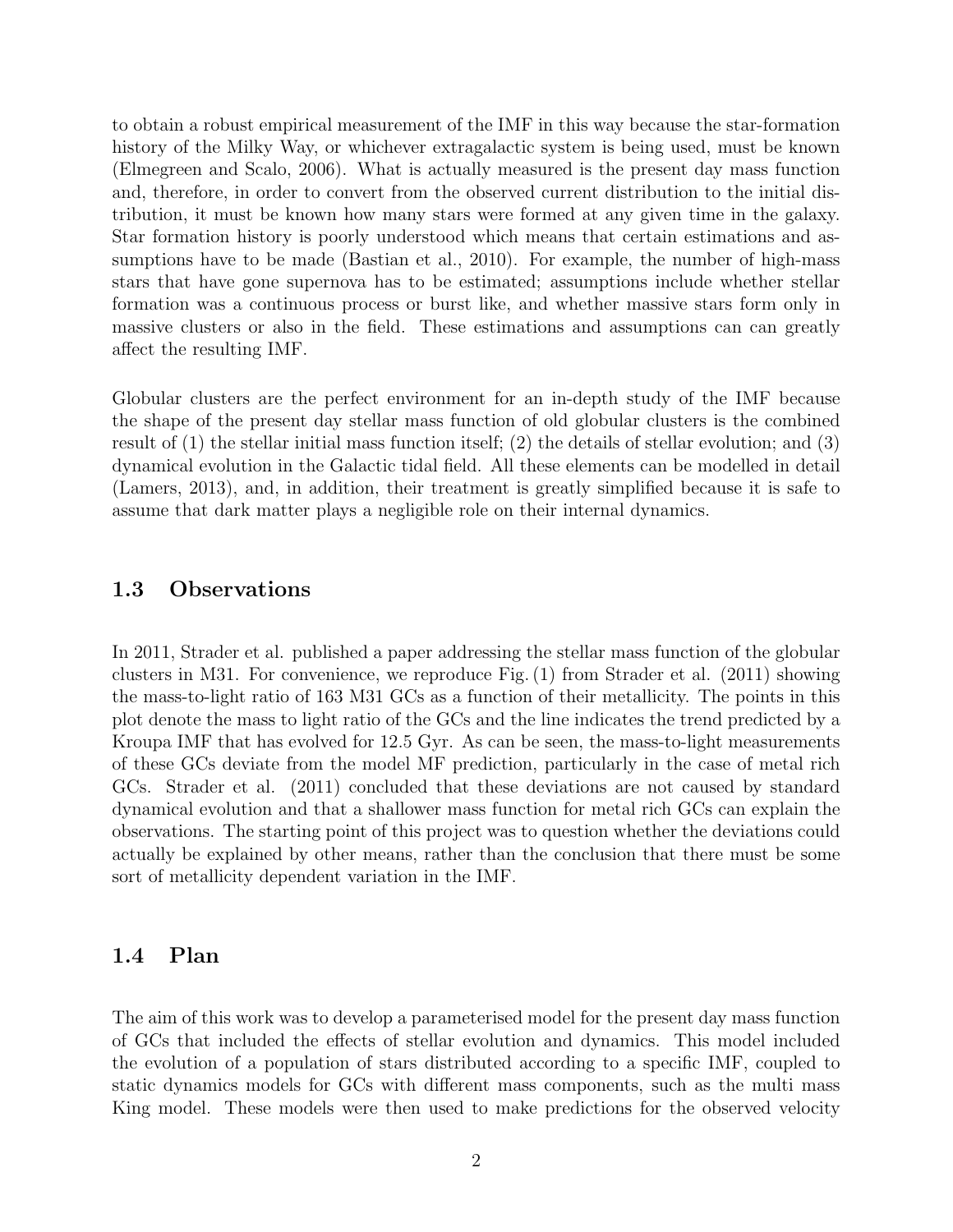dispersion and half light radii which was compared with the observational data of GCs in M31, see Fig. (1).



Figure 1: Taken from Strader et al. (2011). This plot show the mass to light ratio of the 163 GCs from M31, where the size of each point is indicative of its associated error. The line is what you would expect to see for a Kroupa IMF that has evolved for 12.5 Gyr.

## 2 Method

## 2.1 Stellar Evolution

The first step in our analysis was taken by modelling the stellar evolution of 10,000 stars with initial masses ranging between 0.2 and 100 solar masses. We evolved the stars for 12 Gyr using Jarrod Hurley's SSE code (Hurley et al., 2000). We performed this calculation for 11 different metallicities ranging from an [Fe/H] value of -2 to 0. We then used these evolved stars to create an artificial power law stellar mass function for each metallicity:

$$
\frac{dN}{dm} = Am^{-\alpha},\tag{1}
$$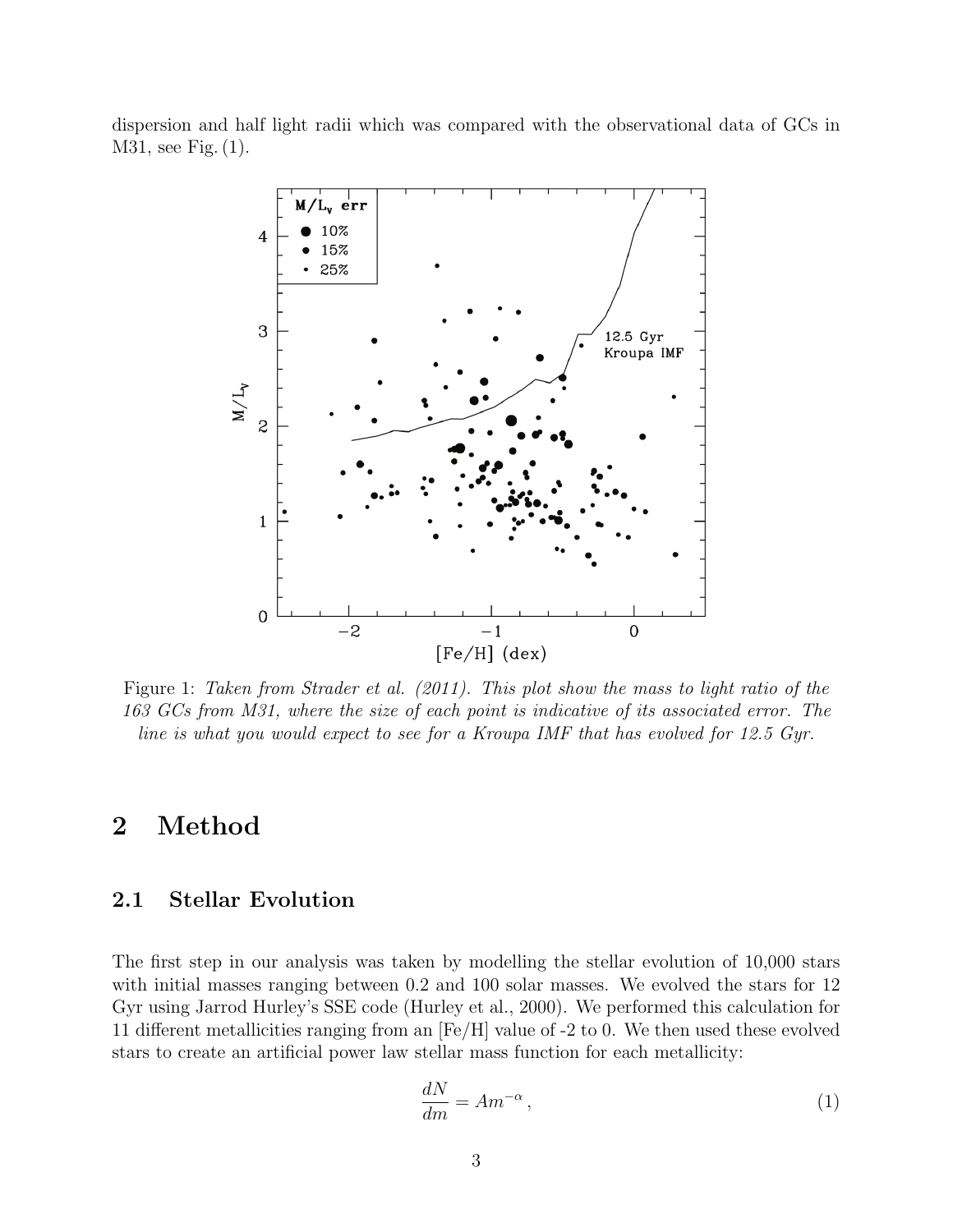where  $\alpha = 2.35$ . A is a normalisation constant and the total mass is normalised to 1. The benefits of using this synthetic stellar evolution method is that the models can be produced quickly as opposed to having to wait for a full N-body simulation to run. This approach is valid for this work because, for the purpose of our investigation, we do not need to follow the full dynamical evolution of the individual stars but we just need to characterise selected properties of the entire population from a statistical standpoint.

#### 2.2 Dynamics

The second part of our modelling process was focused on the dynamics of the systems. Our approach was based on the use of multi-mass King models, as originally defined by Gunn and Griffin (1979). Such a family of models allowed us to explore the role played by the different mass species, and, in particular, to investigate the retention fraction of "remnant stars" within the star clusters. For a multi-mass model with  $N_{\text{bin}}$  different mass bins there are  $2N_{\text{bin}}+1$  parameters: the values of each mass bin accounts for  $N_{\text{bin}}$  parameters, and the amount of mass in each bin accounts for another  $N_{\text{bin}}$ . The remaining parameter is a fundamental dimensionless parameter, namely the initial concentration, usually denoted by  $W_0$ . We wish to emphasise that multi-mass King models define stellar systems in virial equilbrium in which, by definition, the effects of energy equipartition are approximately taken into account, as evident from Fig. (2) (for a full description on the prescription used in the definition of the relationship between the different self-consistent components, see Gunn and Griffin, 1979).



Figure 2: Multi-mass King model (Gunn and Griffin, 1979). This plot shows the projected surface density as a function of projected radius for three mass species. Mass segregation effects mean that the heavier mass species is more centrally concentrated.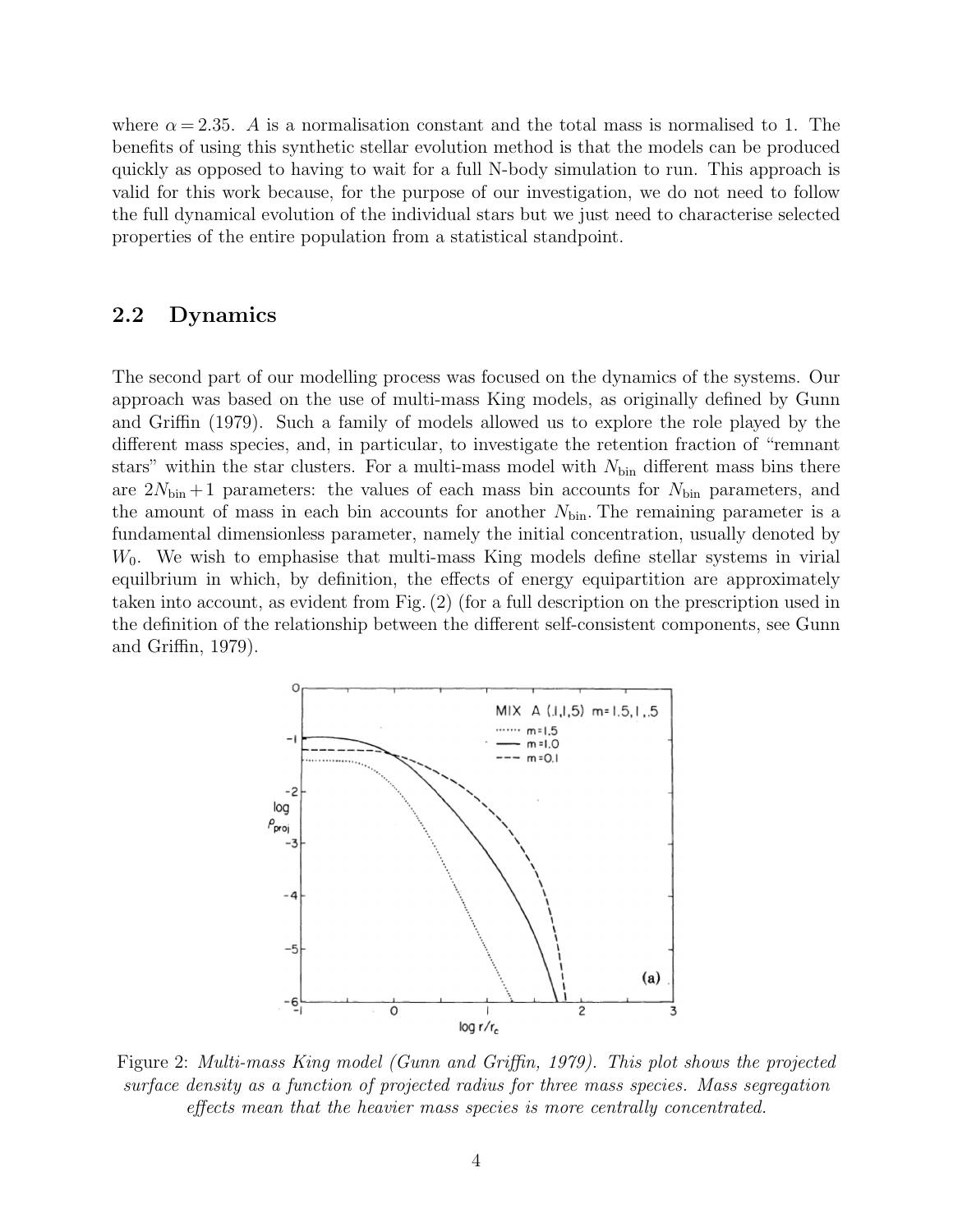Fig. (3) shows the density and velocity profiles for the double power law stellar mass function for a metal poor and metal rich cluster. The five mass species are main sequence, evolved stars, white dwarfs, neutron stars and black holes. The mass segregation effect can be seen in the density profiles, whereby the black holes are more centrally concentrated, and therefore, as can be seen in the velocity profiles, they are much slower than the other species.



Figure 3: Density and velocity profiles for a modelled metal poor (top row) GC and a modelled metal rich (bottom row) GC.

# 3 Results

## 3.1 Dynamical to Model Mass Ratio as a function of Metallicity

Starting from the data from Strader et al. (2011) presented in Fig.1, we calculated the values of the ratio between the observed mass and the dynamical mass for each GC in M31, by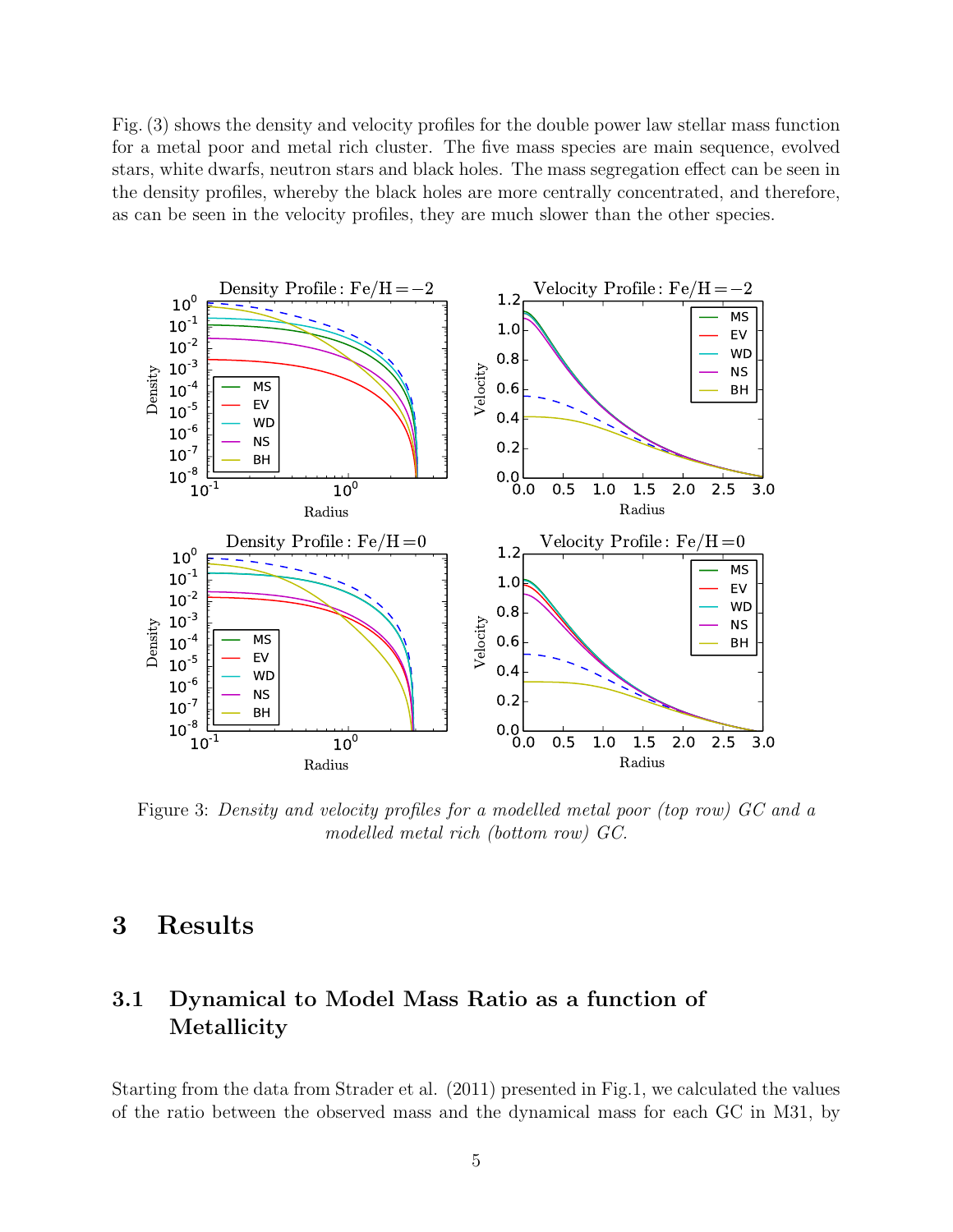dividing the mass-to-light ratio of each cluster by its corresponding value on the Kroupa IMF line. As already mentioned, the dynamical models are virial equilibrium configurations and therefore we calculated the value of the observed (i.e. dynamical) mass as  $M_{\rm obs} \sim \sigma^2 r_{\rm h}$ , and the "true" mass of the model as  $M_{mod} \sim 2K/<\sigma^2>$ . In the calculation of the relevant structural and dynamical quantities we used exclusively the contribution from the evolved stars, in order to be consistent with the observations.

Fig. (4) shows the observed mass to model mass ratio plotted as a function of metallicity for four different  $W_0$ , i.e. central concentration, values. The four  $W_0$  values were chosen to purposefully cover a large parameter space with extreme values in the form of  $W_0 = 7$  and  $W_0 = 16.$ 



Figure 4: Observed mass to model mass ratio vs metallicity. Blue points correspond to the data depicted in Fig. (1). The four lines in each plot indicate the different predictions based on different remnant retention fractions: all remanants retained (green), 10% of black holes and neutron stars retained (red), no black holes retained (cyan), no neutron stars or black holes retained (purple). Each of the four panels shows the results for King models with different  $W_0$  values.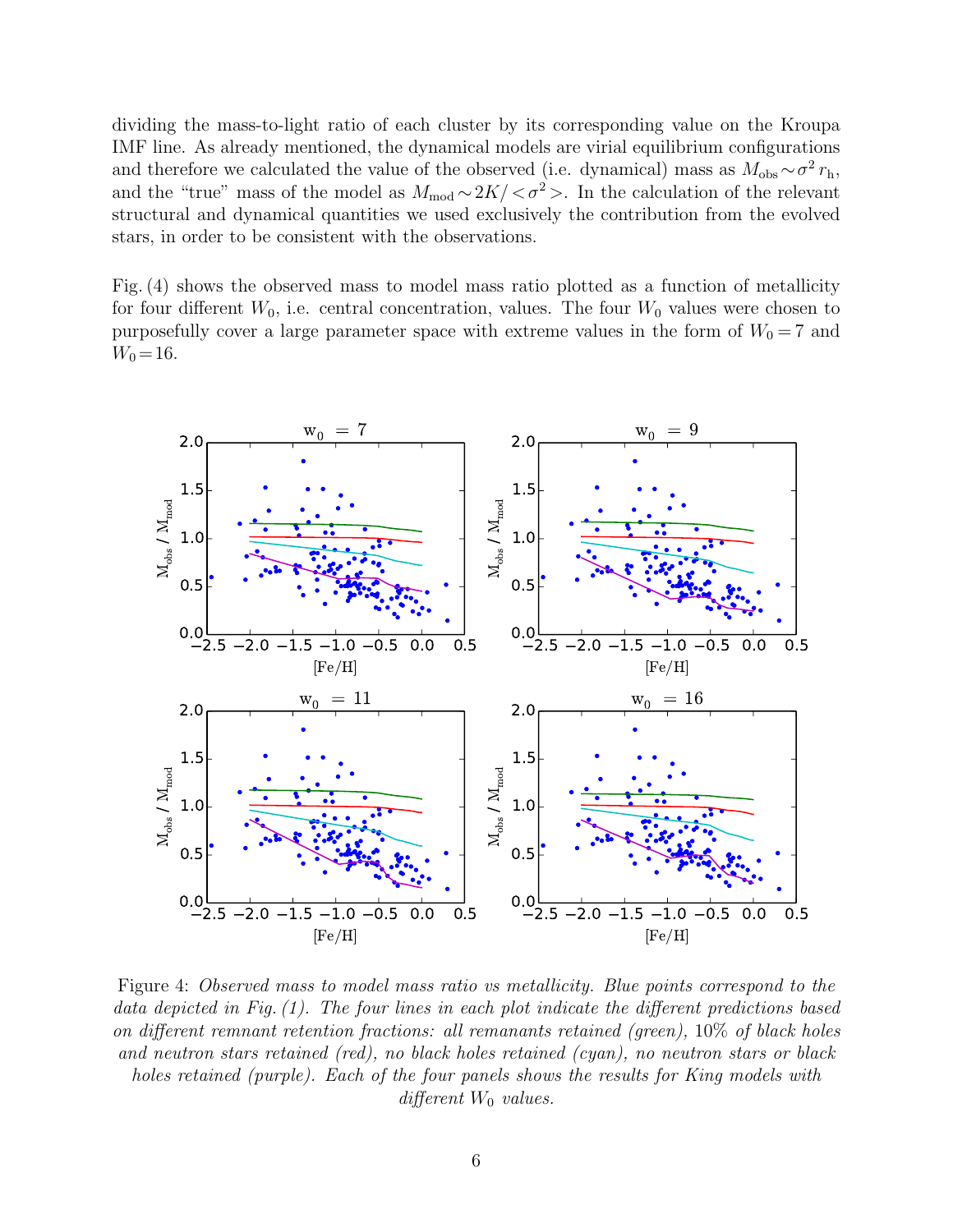The four lines in each plot are representative of different remnant retention fractions: all remnants retained, only 10% of both the black holes and neutron stars retained, all of the neutron stars but none of the black holes, and finally none of the neutron stars or black holes retained. These remnant fractions may seem extreme but the actual retention fraction of GCs is still poorly constrained therefore it is important, at this stage, to explore such a large range of possibilities.

The first thing to note from these plots is the surprisingly low  $M_{obs}/M_{mod}$  values for many of the GCs, particularly the metal rich ones, which means that the dynamical mass values of the GCs are not representative of the true GC mass. The two extremes of the retention fractions (i.e. all the BH and NS retained and none of the BH and NS retained) encompass the majority of the GC values, especially for  $W_0 = 9$  and  $W_0 = 11$ .

The spacing of the lines shows that the  $M_{obs}/M_{mod}$  values of the modelled GCs are incredibly sensitive to the amount of neutron stars and, particularly, black holes retained. This means that when the masses of GCs are measured, unless some offset is included to account for the systematic error arising from the retention fraction, the mass values are not going to be accurate. These results suggest that the offset in Strader's observed GC mass values from the modelled mass values taken from the Kroupa IMF could arise naturally due to the retention fraction of the GCs being unaccounted for, and therefore may not require the mass function itself to be altered.

It can also be seen in Fig. (4) that the  $M_{obs}/M_{mod}$  values tend to be larger at lower metallicities, for any given retention fraction. This is because the dynamical mass derived from evolved stars of a mass segregated cluster, i.e.  $(M_{obs})$  depends on metallicity, in the sense that  $M_{\text{obs}}$  is lower, and this effect is stronger at high metallicities. The [Fe/H] dependence is an interesting result that can be explained with some simple stellar evolution argument (Jordán, 2004). The total mass in white dwarfs is higher at low metallicities for the following two stellar evolution effects: (i) the total number of white dwarfs is higher (because the turn-off mass is lower) and (ii) the individual white dwarf masses are higher. This pushes the evolved stars out a bit, and increases their velocities a bit, such that  $M_{\text{obs}}$  is closer to the actual mass.

#### 3.2 Apparent Concentration as a function of Metallicity

The next step of our analysis was devoted to the inspection of the structural properties of our models, in particular, we examined the ratio of the core radius to half light radius ratio. Once again, we compared the prediction based on our models with the observational data from Strader et al (2011). Fig. (5) shows that for less concentrated models, i.e.  $W_0 = 7$ , our modelled GCs do not look the same as the Strader GCs which are much less concentrated. However, for increasing  $W_0$  values, the lines cover a more extended area of the parameter space, once again encompassing nearly all the Strader points. If black holes are added, the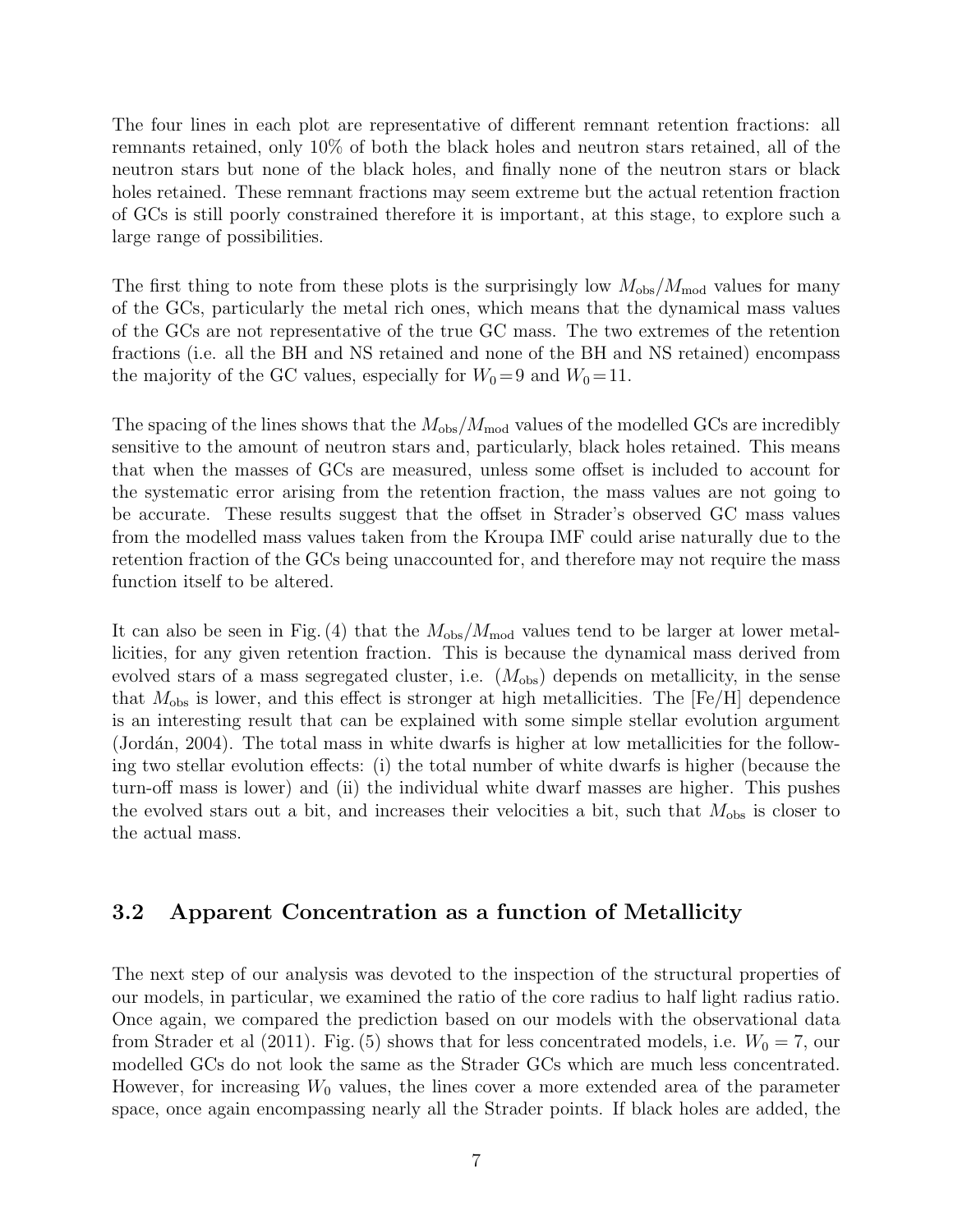$r_0/r_h$  values of the evolved stars becomes very large and  $W_0$  must be increased in order to make the  $r_0/r_h$  value of the evolved stars within the range of the observations. Interestingly, increasing  $W_0$  does not affect the ratio  $M_{\text{obvs}}/M_{\text{mod}}$  too much.



Figure 5: Core radius to half light radius ratio vs metallicity. The four panels, and the colours of the lines and points correspond to those in Fig.  $(4)$ .

## 3.3 Apparent Concentration as a function of Dynamical to Model Mass Ratio

Finally, we explored the plane  $(M_{obs}/M_{mod}, r_0/rh)$  for three selected values of metallicity (see Fig. (6)). Also in this case, the range of the values covered by the prediction based on our models, especially those in the regime of high concentration, is quite consistent with the observational data from Strader et al (2011). This result is in agreement with the findings described in the previous sections.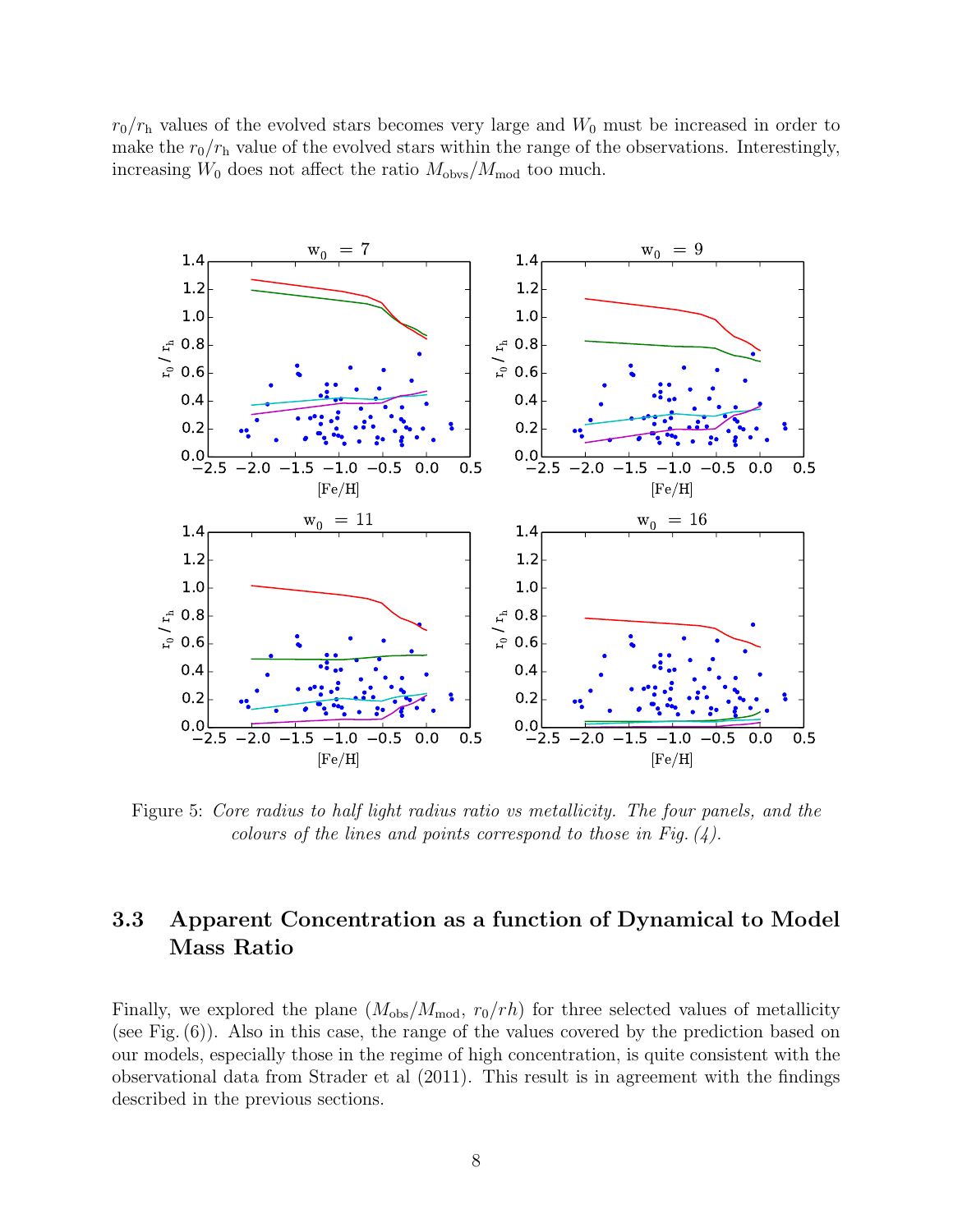

Figure 6: Core radius to half light radius ratio vs observed mass to model mass ratio. The blue points once again correspond to the results from Fig.  $(1)$ , the lines show different  $[Fe/H]$  values: -2 (green), -1 (red), 0 (cyan).

## 3.4 Key Results

- For clusters without neutron stars and without black holes, the dynamical mass derived from evolved stars of a mass segregated cluster depends on metallicity, in that  $M_{obs}$  is lower, and this effect is stronger at high metallicities.
- Adding blackholes has a large effect on the derived  $M_{obs}$ , in that the value is higher, and closer to the real value. Neutron stars also increase the derived  $M_{obs}$  but not by as much.